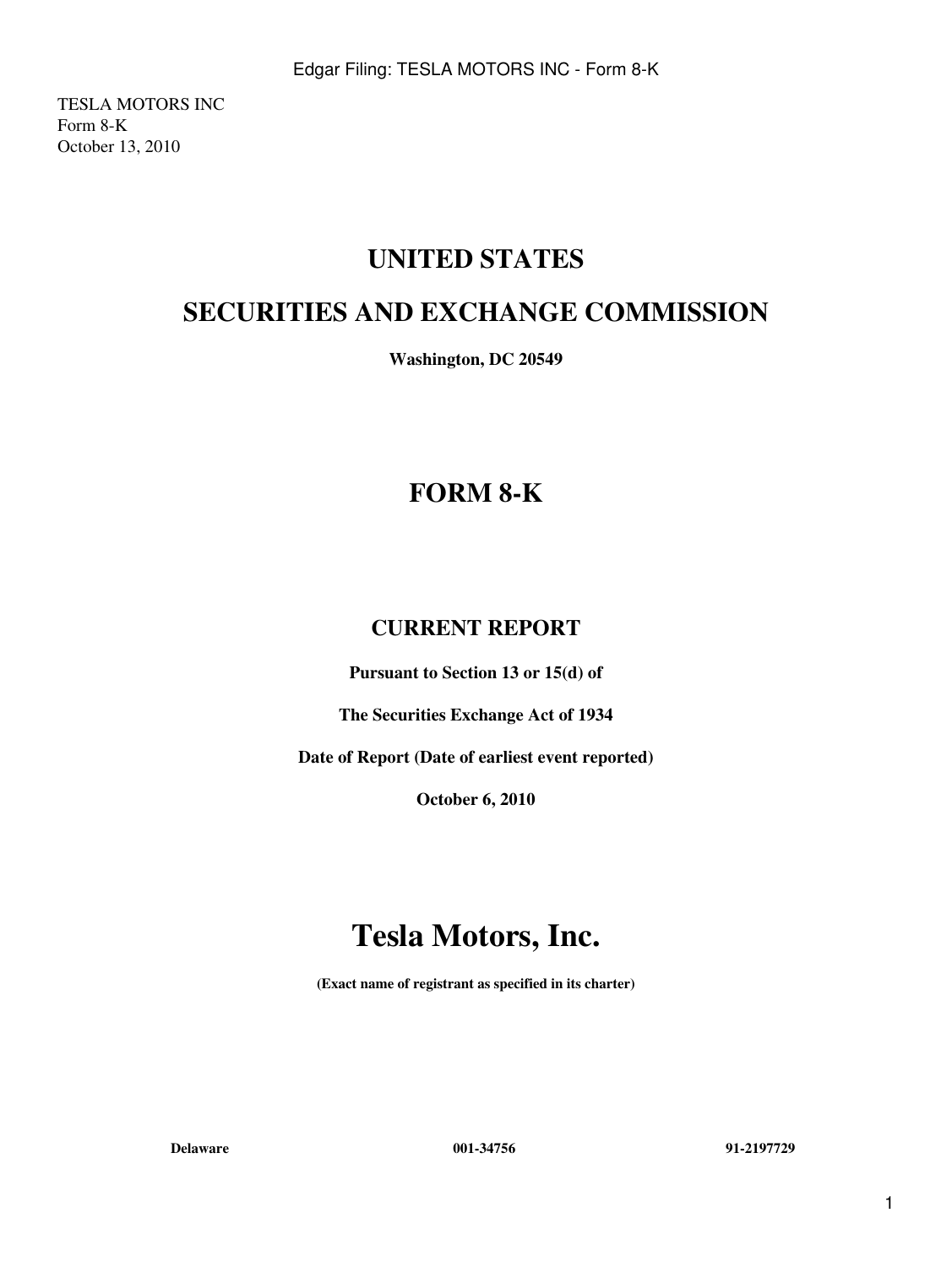### Edgar Filing: TESLA MOTORS INC - Form 8-K

**(State or other jurisdiction**

**(Commission**

**(IRS Employer**

**of incorporation)**

**File Number) 3500 Deer Creek Road** **Identification No.)**

**Palo Alto, California 94304**

**(Address of principal executive offices, including zip code)**

**(650) 681-5000**

(Registrant s telephone number, including area code)

**(Former name or former address, if changed since last report)**

Check the appropriate box below if the Form 8-K filing is intended to simultaneously satisfy the filing obligation of the registrant under any of the following provisions (see General Instruction A.2):

¨ Written communications pursuant to Rule 425 under the Securities Act (17 CFR 230.425)

¨ Soliciting material pursuant to Rule 14a-12 under the Exchange Act (17 CFR 240.14a-12)

¨ Pre-commencement communications pursuant to Rule 14d-2(b) under the Exchange Act (17 CFR 240.14d-2(b))

¨ Pre-commencement communications pursuant to Rule 13e-4(c) under the Exchange Act (17 CFR 240.13e-4(c))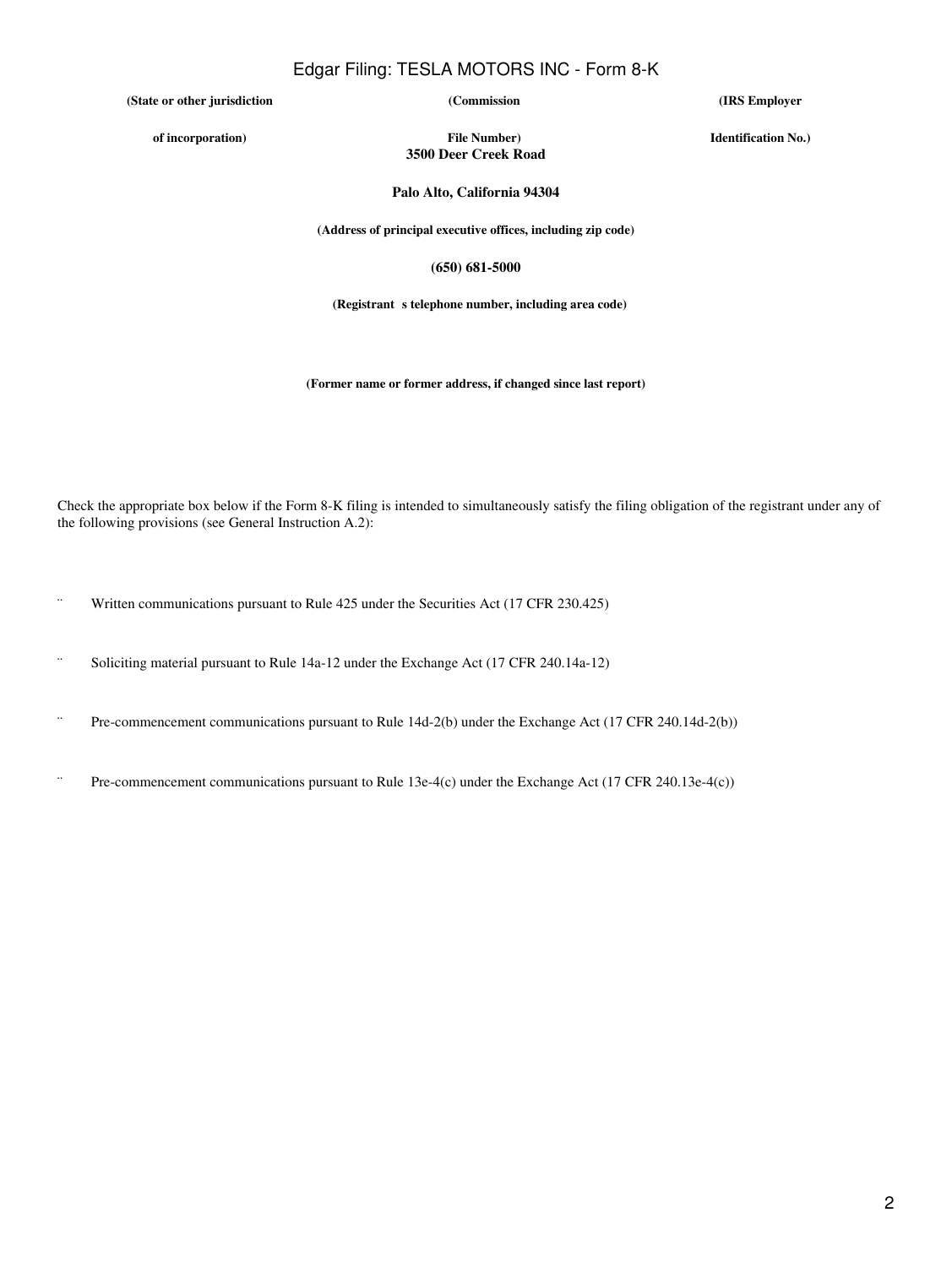#### **Item 1.01 Entry into a Material Definitive Agreement.**

On October 6, 2010, Tesla Motors, Inc. (Tesla) entered into a Phase 1 Contract Services Agreement (the Agreement) with Toyota Motor Corporation (TMC) for the development of a validated powertrain system, including a battery, power electronics module, motor, gearbox and associated software, which will be integrated into an electric vehicle version of the RAV4. Pursuant to the Agreement, based on preliminary specifications, TMC will pay Tesla approximately \$60 million for the development services to be provided by Tesla. The parties will mutually agree to the final specifications, deliverables and payment amounts and schedule within 60 days of the execution of the Agreement. This amount will be paid in various installments during the term of the Agreement.

Tesla and TMC previously entered into an agreement to initiate the development of an electric powertrain system for the RAV4 in July 2010 and TMC purchased \$50.0 million of Tesla s common stock in a private placement transaction that closed immediately subsequent to the closing of Tesla s initial public offering in July 2010.